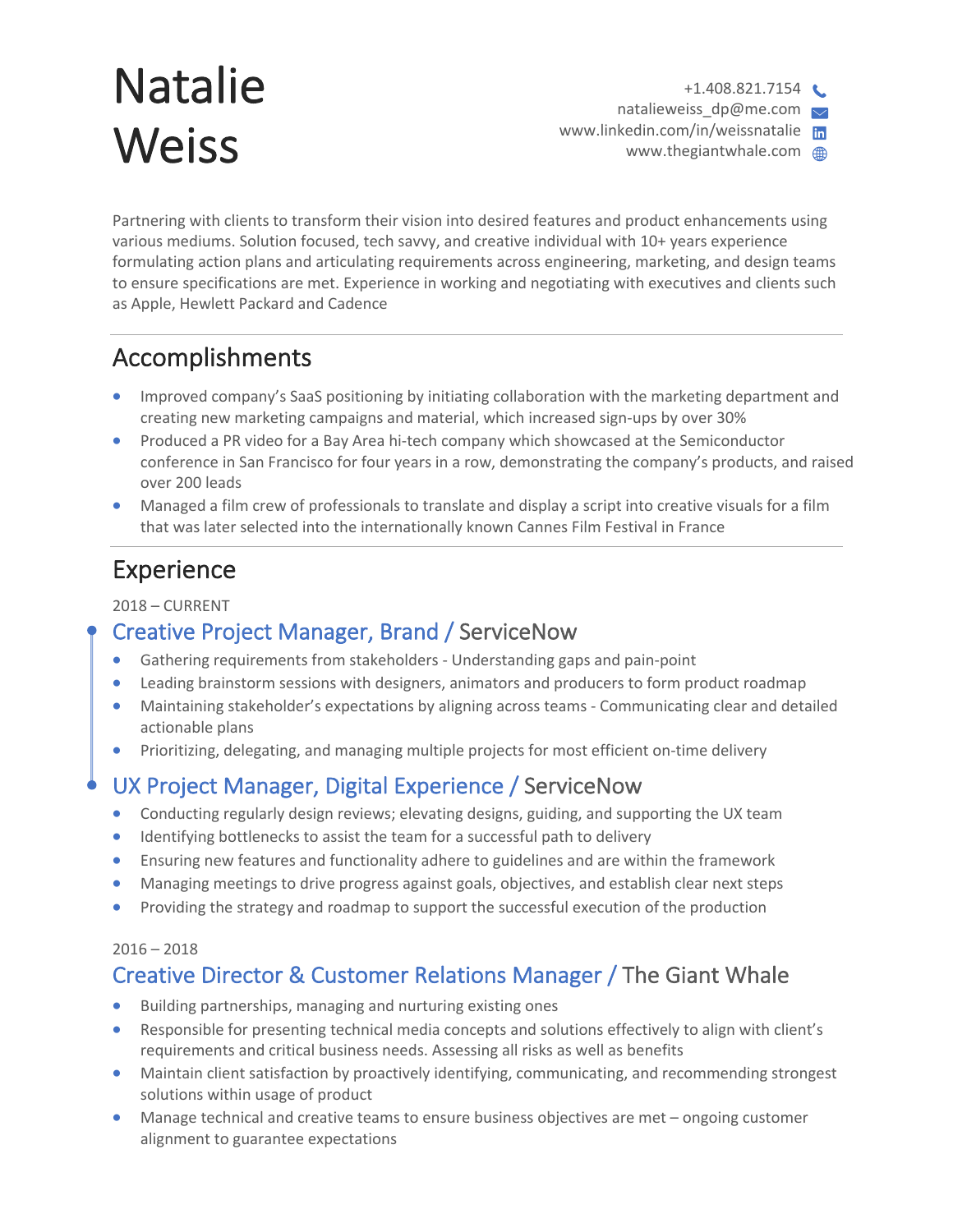#### 2017 – 2018

## Marketing Communications Manager / Cadence Design Systems

- Lead the Video and Photo productions relating to web and event content
- Created large scale product training and tutorial videos used throughout Cadence business departments
- Worked on campaign development, product launches, and customer testimonial videos
- Collaborated with product marketing, legal, HR, IT, and business teams to ensure consistent branding and company mission
- Generated new concepts in line with marketing requirements using videography, editing and design

#### $2015 - 2016$

## Video & UI/UX Project Manager / Apple [PPT Solutions Inc.]

- Gathered analysis and feedback from user testing and relayed back to R&D team
- Technical liaison between engineering and UI/UX team to develop and maintain functional designs through the use of Xcode and Sketch
- Managed the development of internal video related products and advised on types of cameras, lighting, and appropriate codecs for the release of live video streaming to over a million users worldwide
- Meeting target of software functionality and usage productivity of the Apple Online Store internal software by communicating strategies for improvement of UI / UX layouts
- Utilizing my technology scale of interest in the consumer electronics field: Implemented visual concept designs and requirements to engineers in order to solve and improve user experience

#### $2013 - 2014$

## Account Manager / Payoneer

- Generated impactful campaign content to drive new business and sustaining existing partners by cross-functional collaboration with the marketing department resulting in 30% user sign-up growth
- Upheld client satisfaction and retain-ability by maintaining daily communication which resulted in yearly renewals of purchase orders totaling at sums of \$250K per client
- Worked with R&D and marketing team to improve technical software gaps existing within the customers' platforms and updated metrics using Salesforce

#### $2010 - 2013$

## Producer & Creative Director / Softlight Productions Inc.

- Developed, directed, and monitored corporate video and media productions at budgets over \$25K, by managing logistics, assigning tasks, determining and minimizing risks, and resource planning such as client contracts, budget planning, and PO's
- Coached non-professional talent to perform at their best in front of the camera
- Led the work of technical teams by creating an environment that fosters collaboration, trust, and respect
- Built and executed strategies to hit project milestones by assessing each project phase
- Drove promotional improvements by 25% with a solution that translated business needs into a technical media product
- Articulated project breakdowns, cost-benefits, and tactical utilization advice of products